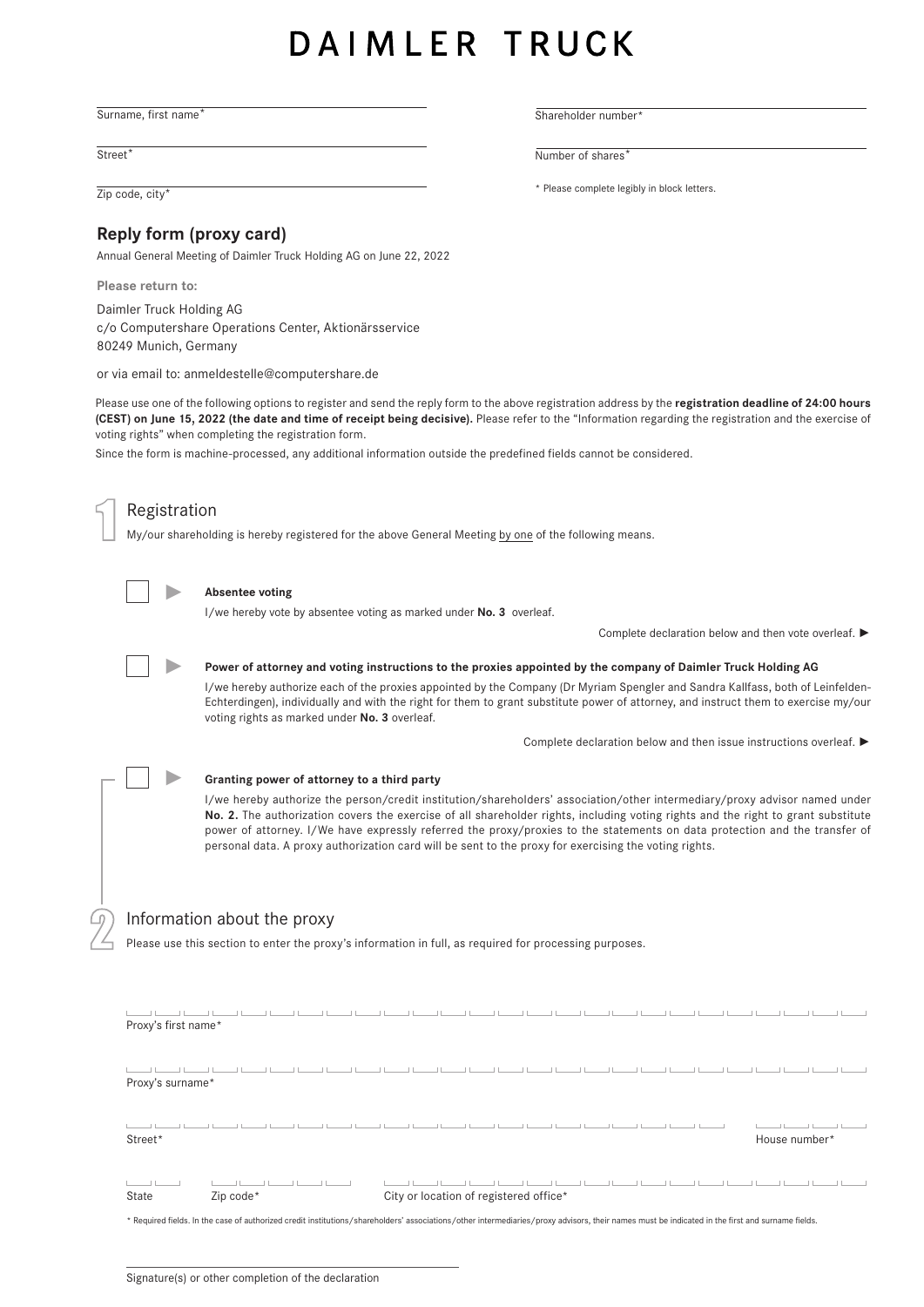Annual General Meeting of Daimler Truck Holding AG on June 22, 2022

|                     |                                                                                                                                               |  | Shareholder number*                         |     |    |         |
|---------------------|-----------------------------------------------------------------------------------------------------------------------------------------------|--|---------------------------------------------|-----|----|---------|
|                     | Surname, first name*                                                                                                                          |  |                                             |     |    |         |
| Street <sup>*</sup> |                                                                                                                                               |  |                                             |     |    |         |
|                     | $\overline{Zip code, city* }$                                                                                                                 |  | * Please complete legibly in block letters. |     |    |         |
|                     | Voting (absentee voting or issuing instructions)                                                                                              |  |                                             |     |    |         |
|                     | Please be sure to reply by no later than 24:00 hours (CEST) on June 15, 2022 (the date and time of receipt being decisive).                   |  |                                             |     |    |         |
|                     | Proposed resolutions according to the Federal Gazette (Bundesanzeiger)                                                                        |  |                                             | Yes | No | Abstain |
| 2.                  |                                                                                                                                               |  |                                             |     |    |         |
| 3.                  |                                                                                                                                               |  |                                             |     |    |         |
| 4.                  |                                                                                                                                               |  |                                             |     |    |         |
| 5.                  | Resolution on the appointment of the auditor for the annual financial statements<br>and the auditor for the consolidated financial statements |  |                                             |     |    |         |
|                     |                                                                                                                                               |  |                                             |     |    |         |
|                     |                                                                                                                                               |  |                                             |     |    |         |
| 6.                  | Resolution on elections to the Supervisory Board                                                                                              |  |                                             |     |    |         |
|                     |                                                                                                                                               |  |                                             |     |    |         |
|                     |                                                                                                                                               |  |                                             |     |    |         |
|                     |                                                                                                                                               |  |                                             |     |    |         |
|                     |                                                                                                                                               |  |                                             |     |    |         |
|                     |                                                                                                                                               |  |                                             |     |    |         |
|                     |                                                                                                                                               |  |                                             |     |    |         |
|                     |                                                                                                                                               |  |                                             |     |    |         |
|                     |                                                                                                                                               |  |                                             |     |    |         |
|                     |                                                                                                                                               |  |                                             |     |    |         |
|                     |                                                                                                                                               |  |                                             |     |    |         |
| 7.                  |                                                                                                                                               |  |                                             |     |    |         |
| 8.                  |                                                                                                                                               |  |                                             |     |    |         |
| 9.                  | Resolution on the approval of the remuneration report for the 2021 financial year prepared and audited                                        |  |                                             |     |    |         |

## Countermotions and election proposals by shareholders

Any countermotions or election proposals intended to be made available that are received by **24:00 hours (CEST) on June 7, 2022** will be published at https://www.daimlertruck.com/agm-2022/. We will mark motions that do not consist solely of the rejection of a management proposal with a capital letter. If you wish to support or reject motions marked in this way in the event of a separate vote at the General Meeting, please cast your vote via the InvestorPortal or below. Since the motion may not be put to a vote if the relevant management proposal achieves the required majority, please also ensure to place an "X" in the appropriate box in relation to the corresponding agenda item. Countermotions that consist solely of the rejection of the management proposals are not marked with a letter. You can support these motions by voting "no" in relation to the relevant agenda item or by issuing the appropriate instruction.

|                                       | Yes | No | Abstain |                                       | Yes | No | Abstain |                                       | Yes | No | Abstain |
|---------------------------------------|-----|----|---------|---------------------------------------|-----|----|---------|---------------------------------------|-----|----|---------|
| Countermotion/<br>Election proposal A |     |    |         | Countermotion/<br>Election proposal D |     |    |         | Countermotion/<br>Election proposal G |     |    |         |
| Countermotion/<br>Election proposal B |     |    |         | Countermotion/<br>Election proposal E |     |    |         | Countermotion/<br>Election proposal H |     |    |         |
| Countermotion/<br>Election proposal C |     |    |         | Countermotion/<br>Election proposal F |     |    |         | Countermotion/<br>Election proposal I |     |    |         |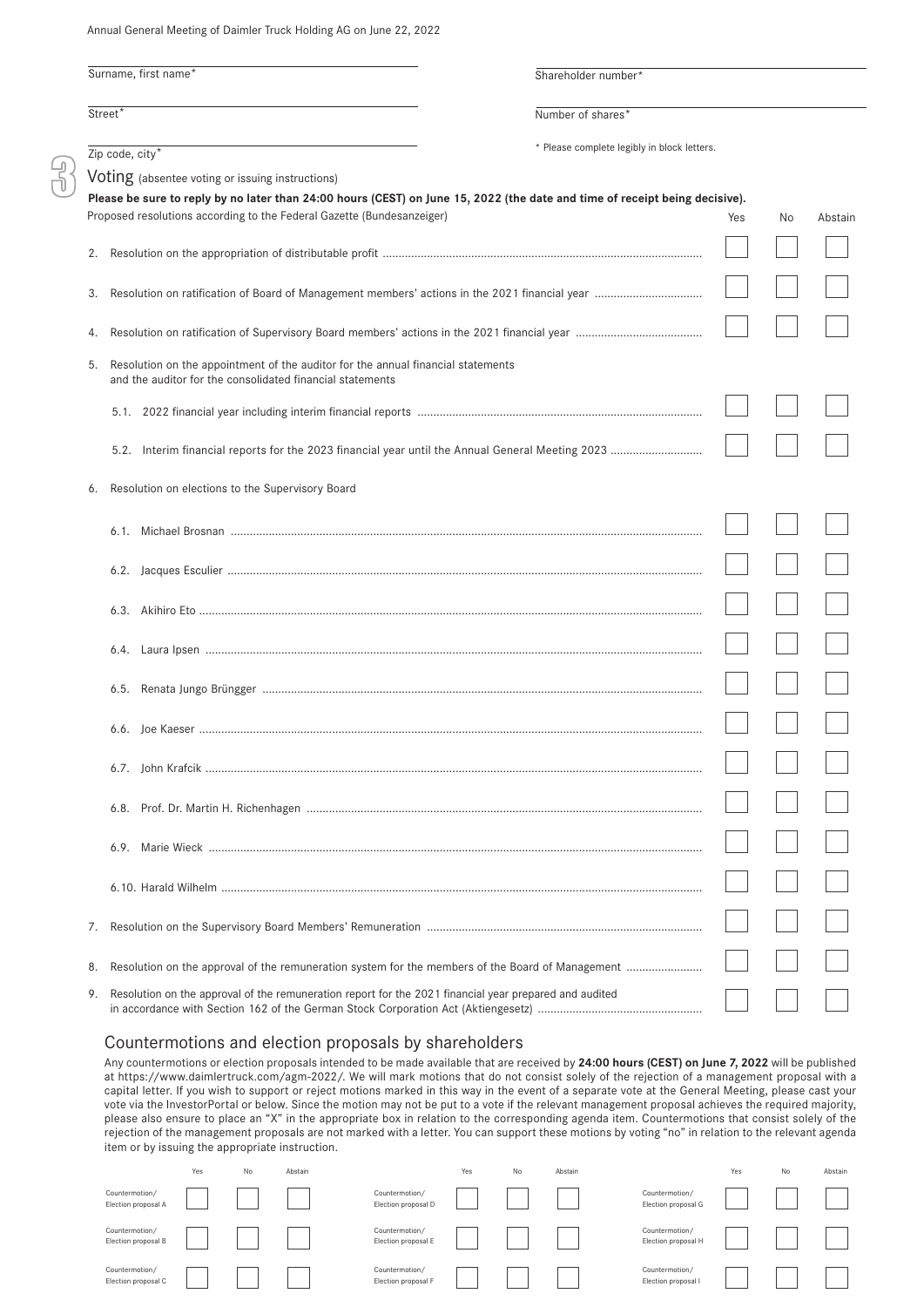# **Information regarding the registration and the exercise of voting rights**

To register and exercise your voting rights, please refer to the participation conditions in the convocation notice of the Annual General Meeting.

# Registration via the InvestorPortal

You can also exercise your voting rights online in the InvestorPortal. To do so, please log in at:

#### **https://www.daimlertruck.com/investorportal/EN.html**

You can subsequently choose one of several ways to register.

For security reasons, you will be asked – after logging in to the InvestorPortal for the first time – to create a personal password. After the end of the General Meeting, the InvestorPortal will remain available for the duration of the statutory period for you to retrieve your voting confirmation and, for the entire year, for registering for electronic dispatch.

If you register via the InvestorPortal, additional registration by using the enclosed reply form is not required. If you have any technical questions regarding the use of the InvestorPortal, please send an email to investorportal@computershare.de or contact the InvestorPortal hotline at: +49 89 30903 6409.

# Registration via the enclosed reply form

Please refer to the following information when completing the reply form:

#### 1. Registration

By returning the reply form, you can register for the Annual General Meeting. In addition, you can exercise your voting rights by providing the information on the reply form. However, you can also exercise your voting rights at a later date via the InvestorPortal or by submitting the blank reply form available for download at https://www.daimlertruck.com/agm-2022/ by letter or email.

#### ► **Absentee voting**

Please select this option if you wish to vote by absentee voting and then exercise your voting rights by checking the appropriate boxes under **No. 3**  (Voting).

#### ► **Power of attorney and voting instructions to the proxies appointed by the company**

Please select this option if you wish to issue a power of attorney to the proxies appointed by the company, and then give your instructions for the proposed resolutions under **No. 3** (Voting).

The proxies appointed by the company may only exercise voting rights on your behalf in accordance with your instructions. The proxies appointed by the company will not execute any orders above and beyond this.

#### ► **Granting power of attorney to a third party**

To grant power of attorney to a third party, please select the corresponding option and enter the proxy's information in full under **No. 2** (Information about the proxy), as required for processing purposes.

## 2. Information about the proxy

Please use this section to enter the information - required for processing purposes - of the person authorized by you to act as your proxy (or of the credit institution/shareholders' association/other intermediary/proxy advisor authorized by you) under **No. 1,** if applicable.

#### 3. Voting (absentee voting or issuing instructions)

Please indicate your vote by placing an "X" in the appropriate box. Please check the "yes" box if you agree and the "no" box if you disagree. If you check the "abstain" box or do not make a mark, your absentee voting or instruction will be counted as an abstention. Multiple marks will be considered invalid.

You can sign the reply form or conclude the declaration in another way. When processing the form, it will be assumed that the person(s) making the declaration is/are authorized to make the declaration. Please note that the person completing the reply form or using the InvestorPortal must be authorized by the group of persons/partnership/legal entity on whose behalf he/she is acting to make and receive declarations. By taking the relevant action, the person acting confirms to Daimler Truck Holding AG that he/she is authorized to do so.

Please then send the completed reply form to the registration address using one of the following methods:

By mail to: Daimler Truck Holding AG, c/o Computershare Operations Center, Aktionärsservice, 80249 München, Germany

By email to : anmeldestelle@computershare.de



**Scan the QR code**

**and log in** 

**Direct to the InvestorPortal:**